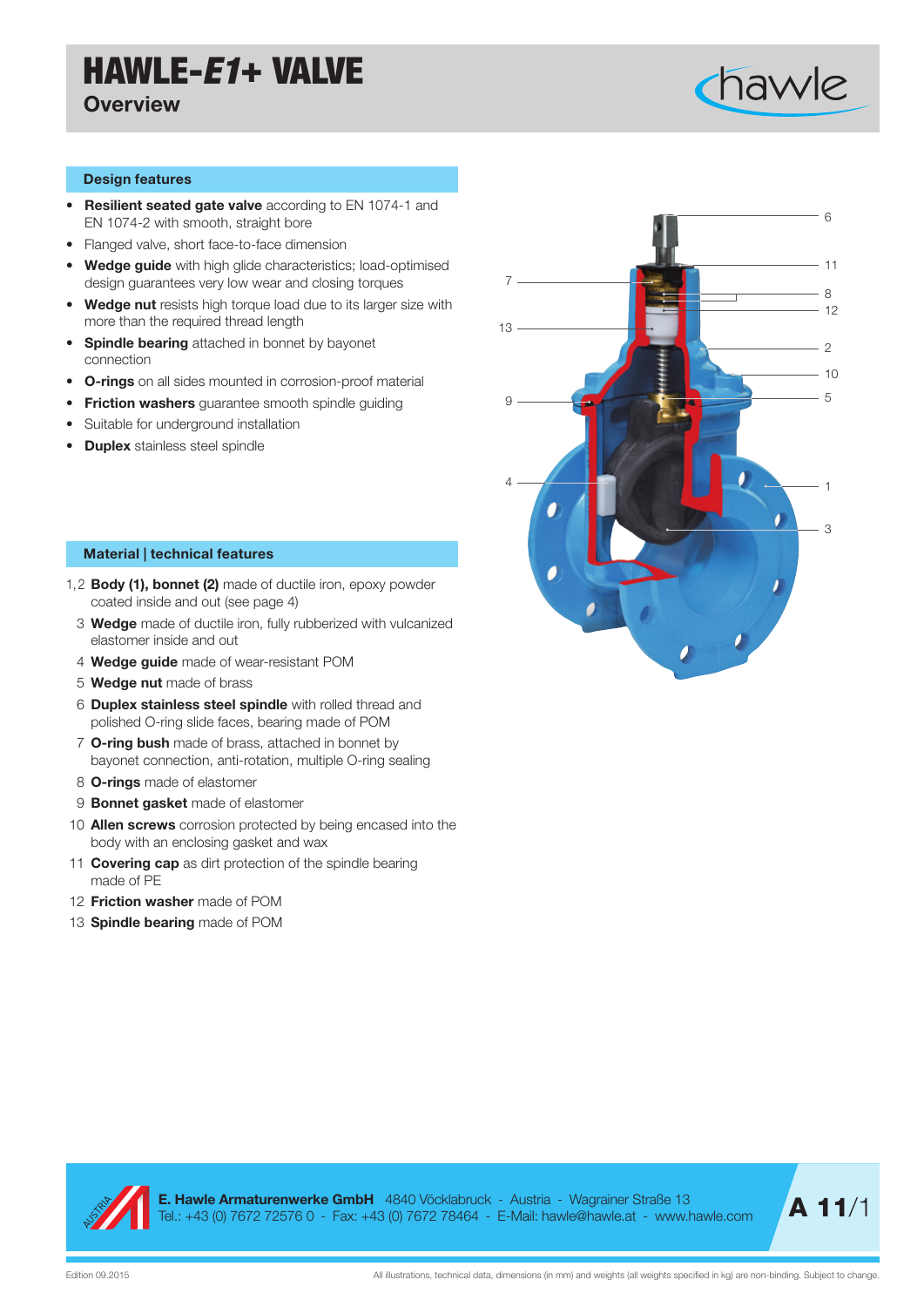### HAWLE-*E1*+ VALVE With flange DN 50-300, PN 10 | PN 16

# chawle

### Design features

- **No.** 4700**F141** Resilient seated gate valve with smooth, straight bore
- Flanges sized in accordance with EN 1092-2, drilled according to EN 1092-2 | PN 10 standard; EN 1092-2 | PN 16 for DN 200 Please specify on order - other standards on request
- Suitable for cleaning with a cleaning pig
- Short face-to-face length (EN 558 GR 14)
- Long face-to-face length (EN 558 GR 15)

**Standard version:** without handwheel and extension spindle (only suitable for manual actuation)

Special versions: on request

### Suitable accessories

| <b>Suitable accessories:</b>                                                                   | see page A 1/2                                                                                                                             |                                                       |  |  |  |  |  |  |
|------------------------------------------------------------------------------------------------|--------------------------------------------------------------------------------------------------------------------------------------------|-------------------------------------------------------|--|--|--|--|--|--|
| Handwheel:<br>Extension spindles:                                                              | rigid<br>from DN 65<br>telescopic                                                                                                          | No. 7800<br>No. 9000<br>No. 9000 <b>A</b><br>No. 9500 |  |  |  |  |  |  |
| Surface boxes:                                                                                 | from DN 65<br>rigid<br>telescopic                                                                                                          | No. 9500 <b>A</b><br>No. 9500<br>No. 1750<br>No. 2050 |  |  |  |  |  |  |
| Base plate:<br>Operating cap:<br>Spindle extension:<br>Bolts:<br>HAWAK-pillar:<br>Flat gasket: | No. 3480, No. 3481<br>No. 2156, No. 2157, No. 2158<br>No. 7820, No. 7825<br>No. 8810, No. 8830, No. 8840<br>No. 9894<br>No. 3390, No. 3470 | No. 2051K                                             |  |  |  |  |  |  |

| No. 4000E1+<br>No. 4700E1+ |  |
|----------------------------|--|
|                            |  |
|                            |  |
|                            |  |
|                            |  |

| Order<br>no. |                | <b>MOP</b><br>(PN) | Dimensions/DN |  |  |  |  |                   |  |  |  |  |
|--------------|----------------|--------------------|---------------|--|--|--|--|-------------------|--|--|--|--|
|              | <b>Version</b> |                    |               |  |  |  |  | <b>8889898888</b> |  |  |  |  |
| 4000E1+      | short          | 10                 |               |  |  |  |  |                   |  |  |  |  |
|              | EN 558-1 GR 14 | 16                 |               |  |  |  |  |                   |  |  |  |  |
| 4700E1+      | long           | 10                 |               |  |  |  |  |                   |  |  |  |  |
|              | EN 558-1 GR 15 | 16                 |               |  |  |  |  |                   |  |  |  |  |

### Application example







**E. Hawle Armaturenwerke GmbH** 4840 Vöcklabruck - Austria - Wagrainer Straße 13<br>Tel.: +43 (0) 7672 72576 0 - Fax: +43 (0) 7672 78464 - E-Mail: hawle@hawle.at - www.hawle.com